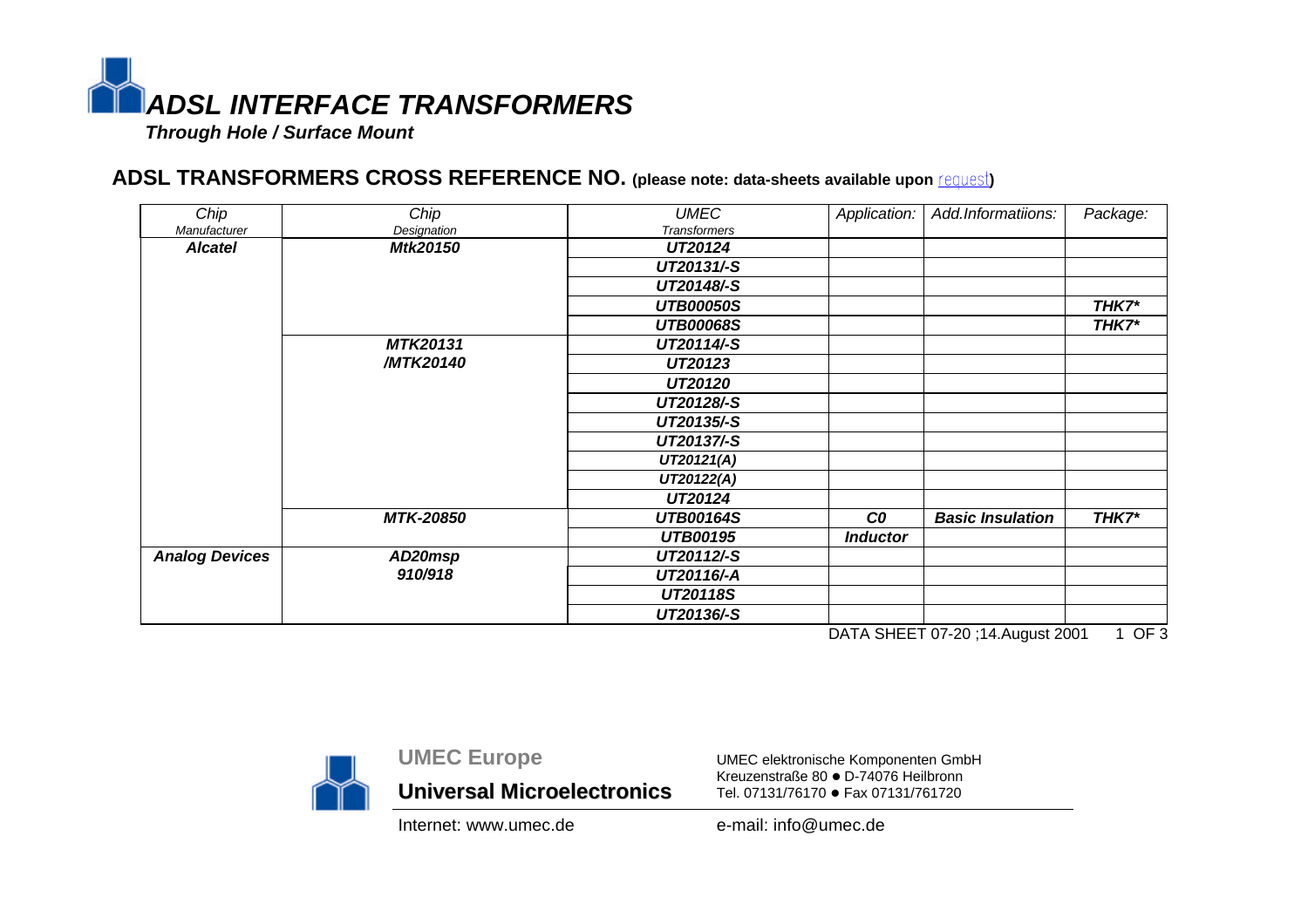

 *Through Hole / Surface Mount*

| Chip                         | Chip                 | <b>UMEC</b>         | Application:   | Add.Informatiions:      | Package:       |
|------------------------------|----------------------|---------------------|----------------|-------------------------|----------------|
| Manufacturer                 | Designation          | <b>Transformers</b> |                |                         |                |
| <b>Centillium</b>            |                      | UT20112S            |                |                         |                |
|                              |                      | UT20150/-S          |                |                         |                |
|                              |                      | UT20151/-S          |                |                         |                |
|                              |                      | <b>UTB00070S</b>    | Co             |                         | THK7*          |
|                              |                      | <b>UTB00073S</b>    | Co             |                         | THK7*          |
|                              |                      | <b>UTB00074S</b>    | co             |                         | THK7*          |
| <b>Conexant AccessRunner</b> | CN9001,20441         | UT20152/-S          |                |                         |                |
|                              | 8975;8985            | <b>UTB00104S</b>    | Co             |                         | THK7*          |
| Globespan                    | EL-1501C             | UT20103             |                |                         |                |
|                              |                      | UT20115             |                |                         |                |
|                              |                      | UT20125/-S          |                |                         |                |
|                              |                      | UT20126/-S          |                |                         |                |
|                              | GS-7000              | UT20134/-S          |                |                         |                |
|                              |                      | UT20104             |                |                         |                |
|                              |                      | UT20105             |                |                         |                |
|                              | FourteG7266          | <b>UTB00052S</b>    | Co             |                         | THK7*          |
|                              |                      | <b>UTB00077S</b>    | Co             |                         | THK7*          |
| <b>Linear Technology</b>     | LT1497               | UT20150/-S          |                |                         |                |
|                              |                      | UT20151/-S          |                |                         |                |
| <b>Infineon</b>              | <b>PEB22622</b>      | <b>UTB00158/-S</b>  | <b>CPE End</b> |                         | <b>EP13 TH</b> |
|                              | PEB22624             | <b>UTB00158/-S</b>  | Co End         |                         | <b>EP13 TH</b> |
|                              | <b>PEB4565(IVAX)</b> | <b>UTB00146S</b>    | Co             |                         | THK7*          |
|                              |                      | <b>UTB00174S</b>    | <b>CO</b>      | <b>Funct.Insulation</b> | THK7*          |
| <b>Itex</b>                  |                      | UT20128/-S          |                |                         |                |
|                              |                      | UT20135/-S          |                |                         |                |
|                              |                      | UT20137/-S          |                |                         |                |
|                              |                      | UT34266             |                |                         |                |



**UMEC Europe**

**Universal Microelectronics**

UMEC elektronische Komponenten GmbH Kreuzenstraße 80 · D-74076 Heilbronn Tel. 07131/76170 · Fax 07131/761720

Internet: www.umec.de e-mail: info@umec.de